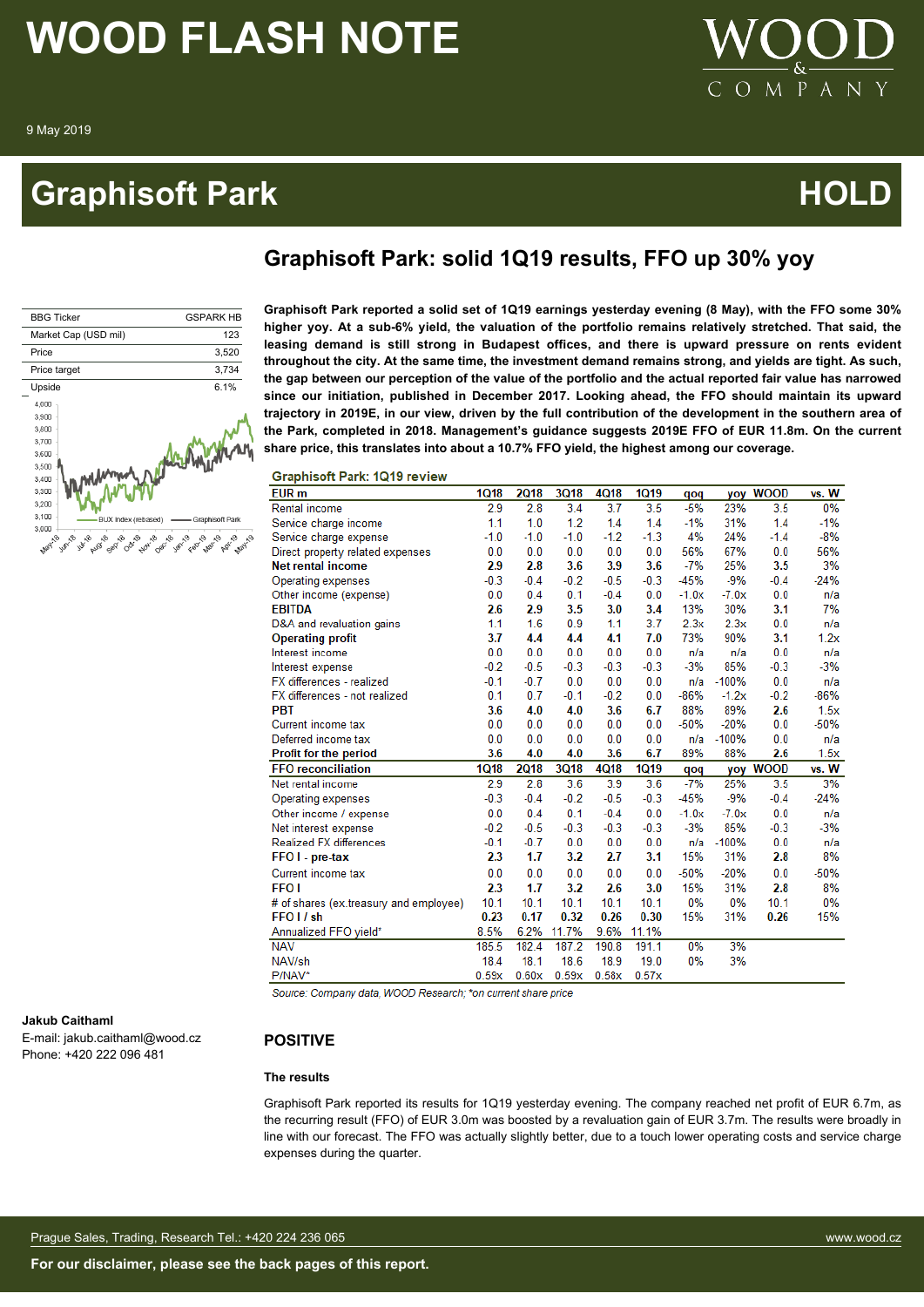

The underlying earnings are growing fast. The FFO was more than 30% above the level reached in 1Q18, driven by the completion of the new premises at the end of last year.

On an annualised basis, the 1Q19 FFO would stand slightly above EUR 12m. This would translate into a 6.4% return on the last reported NAV. On the current share price, it would translate into more than an 11% FFO yield, the highest FFO yield in our coverage universe.

The NAV stood at EUR 191m, in line with the level reached at the end of 2018. On a per share basis, this translates into EUR 19.0. Following the share price weakness during the past six weeks or so (the shares are trading some 7% below the March high, in EUR terms), the stock trades at some 43% discount to the NAV (or 57% P/NAV).

The liquidity of the shares remains limited, and the share price is still quite volatile. That said, as the fundamentals remain sound and the discount has deepened, we would not be surprised to see the share price trending up in the coming months.

#### **A change in management – a new CFO**

Separately, we highlight that, last week, the company announced the appointment of Ms. Agnes Bodocsy to the position of CFO. Starting from 1 May 2019, Ms. Bodocsy is also going to be responsible for Investor Relations. Previously, she worked for an international advisory company, acting as the lead auditor at several local and multinational companies. She studied finance and accounting at Corvinus University in Budapest.

#### **Dividend from the 2018 profit**

Last week, Graphisoft Park also announced that the company will be paying a dividend of HUF 126/share to the holders of the ordinary shares. With 10.1m of ordinary shares (excluding the treasury shares), this translates into c.EUR 3.9m. On the FFO of EUR 9.9m the company generated during 2018 (based on our reconciliation), this translates into a 40% payout ratio.

The dividend attributable to the employee shares, held by Mr. Kocsany, the CEO, amounts to HUF 42/share. This translates into less than EUR 0.2m.

#### **Guidance maintained**

The company maintained the 2019E guidance that was published together with the 2018 results. Management expects to reach net profit (excluding revaluation gains) of EUR 4.7m in 2019E. The guidance translates into FFO of around EUR 11.8m, or EUR 1.17/share. On the current share price, this translates into about a 10.7% FFO yield.

#### **Portfolio – booked at a 5.9% yield, occupancy increased to 96%**

The occupancy of the 82k sqm gross leasable area (GLA) portfolio increased marginally during the quarter, to 96%, from 95% at the end of 2018. The portfolio is rented at around EUR 15/sqm, and the standing properties, valued at EUR 239m as of the end of 1Q18, were carried at a c.5.9% yield, on the 1Q19 annualised net rental income.

The value of the development landbank fell to EUR 24.3m, some EUR 5.6m below the value published at the end of 2018. According to the report, this reflects the additional delays in the remediation works of the northern development area, which are supposed to be carried out by the polluter, the Capital City Gas Works.

#### Graphisoft Park: GLA of the park increased to 82k sqm, monthly rents at EUR 15/sqm

|                                                                     | 4015 | 1Q16 2Q16 3Q16 4Q16 1Q17 2Q17 3Q17 4Q17 1Q18 2Q18 3Q18 4Q18 1Q19                                  |  |  |  |           |      |      |      |
|---------------------------------------------------------------------|------|---------------------------------------------------------------------------------------------------|--|--|--|-----------|------|------|------|
| Occupancy                                                           | 98%  | 100% 100% 100% 100% 100% 99% 99% 99% 99% 97% 95% 95%                                              |  |  |  |           |      |      | 96%  |
| Area/GLA* (sqm)                                                     |      | 59,000 59,000 59,000 59,000 59,000 64,500 64,500 67,000 67,000 68,000 72,000 82,000 82,000 82,000 |  |  |  |           |      |      |      |
| Rental income (EUR m)                                               |      | 2.34 2.40 2.39 2.36 2.38 2.47 2.65 2.63 2.87 2.86 2.82 3.44 3.70 3.51                             |  |  |  |           |      |      |      |
| Monthly rents (EUR/sqm 13.5 13.5 13.5 13.4 13.5 12.8 13.8 13.2 14.4 |      |                                                                                                   |  |  |  | 14.2 13.5 | 14.7 | 15.8 | 14.9 |

Source: Company data, WOOD Research

Each year, we increased the area by 6k sqm, which is the difference between the 1Q18 GLA and the 1Q18 "Area" Graphisoft Park reported previously.

| Year  |         |                     |                     | EBITDA Net profit FFOPS FFO yield Net debt/ |        | Total debt/     | <b>P/BV</b> | <b>NAV</b>          | <b>NAVPS</b> | <b>P/NAV</b> | Div yield |
|-------|---------|---------------------|---------------------|---------------------------------------------|--------|-----------------|-------------|---------------------|--------------|--------------|-----------|
|       | (EUR m) | (EUR <sub>m</sub> ) | (EUR <sub>m</sub> ) | (EUR)                                       | equity | standing assets |             | (EUR <sub>m</sub> ) | (EUR)        |              |           |
| 2014  | 7.7     | 2.0                 | 0.62                | 10.7%                                       | 1.8x   | 25%             | 260%        | 116                 | 11.5         | 0.50x        | 5.2%      |
| 2015  | 8.9     | 3.0                 | 0.73                | 9.8%                                        | 1.5x   | 23%             | 327%        | 116                 | 11.6         | 0.64x        | 2.7%      |
| 2016  | 8.7     | 3.2                 | 0.75                | 7.9%                                        | 1.9x   | 24%             | 408%        | 143                 | 14.2         | 0.67x        | 2.4%      |
| 2017  | 9.5     | 4.4                 | 0.86                | 7.6%                                        | 2.3x   | 26%             | 441%        | 184                 | 18.3         | 0.62x        | 3.3%      |
| 2018  | 11.9    | 15.1                | 0.98                | 9.0%                                        | 0.4x   | 2800%           | 65%         | 191                 | 18.9         | 0.57x        | 3.6%      |
| 2019E | 12.2    | 4.2                 | 1.06                | 9.8%                                        | 0.5x   | 31%             | 77%         | 142                 | 14.0         | 0.77x        | 3.5%      |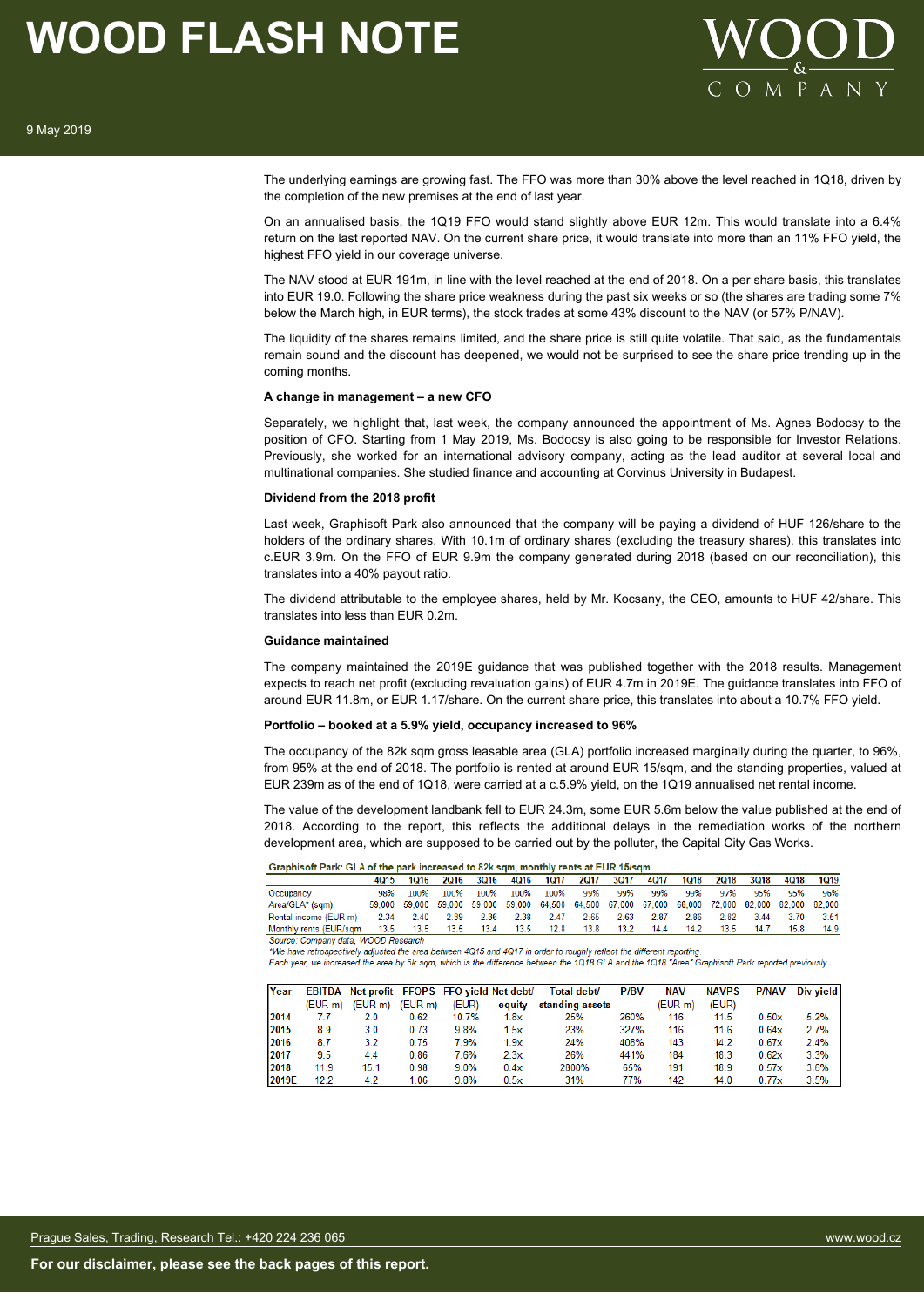

9 May 2019

### **DISCLAIMER**

#### **Important Disclosures**

This investment research is published by WOOD & Company Financial Services, a.s. ("WOOD & Co") and/or one of its branches who are are authorised and regulated by the CNB as Home State regulator and in Poland by the KNF, in Slovakia by the NBS, in Italy by the CONSOB and in the UK by the FCA as Host State regulators.

*This research/commentary was prepared by the assignment of Budapest Stock Exchange Ltd. (registered seat: 1054 Budapest, Szabadság tér 7. Platina torony I. ép. IV. emelet; company registration number: 01-10-044764, hereinafter: BSE) under the agreement which was concluded by and between BSE and WOOD & Company Financial Services, a.s. (registered seat: námstí Republiky 1079/1a, 110 00 Praha 1, Czech Republic; company registration number: 265 03 808, hereinafter: Investment Service Provider)*

*BSE shall not be liable for the content of this research/commentary, especially for the accuracy and completeness of the information therein and for the forecasts and conclusions; the Service Provider shall be solely liable for these. The Service Provider is entitled to all copyrights regarding this research/commentary however BSE is entitled to use and advertise/spread it but BSE shall not modify its content.*

*This research/commentary shall not be qualified as investment advice specified in Point 9 Section 4 (2) of Act No. CXXXVIII of 2007 on Investment Firms and Commodity Dealers and on the Regulations Governing their Activities. Furthermore, this document shall not be qualified as an offer or call to tenders for the purchase, sale or hold of the financial instrument(s) concerned by the research/commentary.*

| Wood's ratings and price targets history for (<br><b>Nsoft Park</b><br>Graphi |                                                 |                   |   |  |  |  |  |
|-------------------------------------------------------------------------------|-------------------------------------------------|-------------------|---|--|--|--|--|
| Rating                                                                        |                                                 | Price<br>e target |   |  |  |  |  |
| 4/12/201                                                                      | <b>HOLL</b><br>--------<br>coverad<br>mc<br>шан | .<br>w            | ш |  |  |  |  |

#### **Explanation of Ratings**

**BUY:** The stock is expected to generate total returns of over 15% during the next 12 months as measured by the target price.

**HOLD:** The stock is expected to generate total returns of 0-15% during the next 12 months as measured by the target price.

**SELL:** The stock is expected to generate a negative total return during the next 12 months as measured by the target price.

RESTRICTED: Financial forecasts, and/or a rating and/or a target price is restricted from disclosure owing to Compliance or other regulatory/legal considerations such as a blackout period or a conflict of interest.

**NOT RATED:** Suspension of rating after 30 consecutive weekdays where the current price vis-a-vis the target price has been out of the range dictated by the current BUY/HOLD/SELL rating.

**COVERAGE IN TRANSITION:** Due to changes in the Research team, the disclosure of a stock's rating and/or target price and/or financial information are temporarily suspended.

#### **Equity Research Ratings (as of 9 May 2019)**

|                                 | Bu  | Hold | Sell                                      | <b>Restricted</b> | Not rated | Coverage in transition |
|---------------------------------|-----|------|-------------------------------------------|-------------------|-----------|------------------------|
| <b>Equity Research Coverage</b> | 52% | 41%  | $\rightarrow$<br>$\overline{\phantom{a}}$ | n.a               | n.a.      | $1\%$                  |
| <b>IB Clients</b>               |     | .    | n.a.                                      | IN.A.             | n.a.      | n.a.                   |

#### **Securities Prices**

Prices are taken as of the previous day's close on the home market unless otherwise stated.

#### **Valuation & Risks**

Analysis of specific risks to set stock target prices highlighted in our investment case(s) are outlined throughout the report. For details of methodologies used to determine our price targets and risks related to the achi of the targets referred to in the main body of the report or at http://www.wood.cz in the Corporate Governance section.

Users should assume that the investment risks and valuation methodology in Daily news or flash notes not changing our estimates or ratings is as set out in the most recent substantive research note on that subject company and can be found on our website at [www.wood.com](https://research.wood.cz)

#### **Wood Research Disclosures (as of 9 May 2019)**

| Company                                                 | <b>Disclosures</b>       |
|---------------------------------------------------------|--------------------------|
| <b>Allor Bank</b>                                       | 5                        |
| AmRest                                                  | $\overline{\phantom{a}}$ |
| ANY Security Printing Company PLC<br>Banca Transilvania |                          |
|                                                         | $\overline{\phantom{a}}$ |
| <b>Bank Handlowy</b>                                    |                          |
| Bank Millennium                                         |                          |
| <b>Bank of Cyprus</b>                                   | 4                        |
| <b>Bank of Georgia</b>                                  | ड                        |
| <b>Benefit Systems</b>                                  | 1, 2, 3                  |
| Bogdanka                                                | 5                        |
| <b>BRD</b>                                              |                          |
| <b>Bucharest Stock Exchange</b>                         | $\overline{\phantom{a}}$ |
| Santander Bank Polska                                   | $\overline{\phantom{a}}$ |
| ccc                                                     | 5                        |
| <b>CD Projekt</b>                                       | $\overline{5}$           |
| CEZ                                                     | 5                        |
| Clech                                                   | $\overline{\phantom{a}}$ |
| CME                                                     | 5                        |
| <b>Cyfrowy Polsat</b>                                   | $\overline{\phantom{a}}$ |
| <b>Dino</b>                                             | $\overline{5}$           |
| DO&CO                                                   | 5                        |
| Electrica                                               | 5                        |
| Enea                                                    | 5                        |
| Energa                                                  | 5                        |
| <b>Erste Group Bank</b>                                 | $\overline{\phantom{a}}$ |
| Eurobank                                                | 4                        |
| Eurocash                                                | 2, 4, 5                  |
| Famur                                                   | 1, 2, 3                  |
| Fortuna                                                 |                          |
| <b>Fondul Proprietatea</b>                              | 4, 5                     |
| Getin Noble Bank                                        | 5                        |
| <b>Graphisoft Park</b>                                  | 5                        |
| GTC                                                     | $\overline{\phantom{a}}$ |
| <b>ING BSK</b>                                          | 5                        |
| <b>Inter Cars</b>                                       | $\overline{\phantom{a}}$ |
| <b>JSW</b>                                              | 5                        |
| Kernel                                                  | $\overline{\phantom{a}}$ |
| Kety                                                    | $\overline{\phantom{a}}$ |
| <b>KGHM</b>                                             | 5                        |
| Kofola CS                                               | 1, 2, 3, 5               |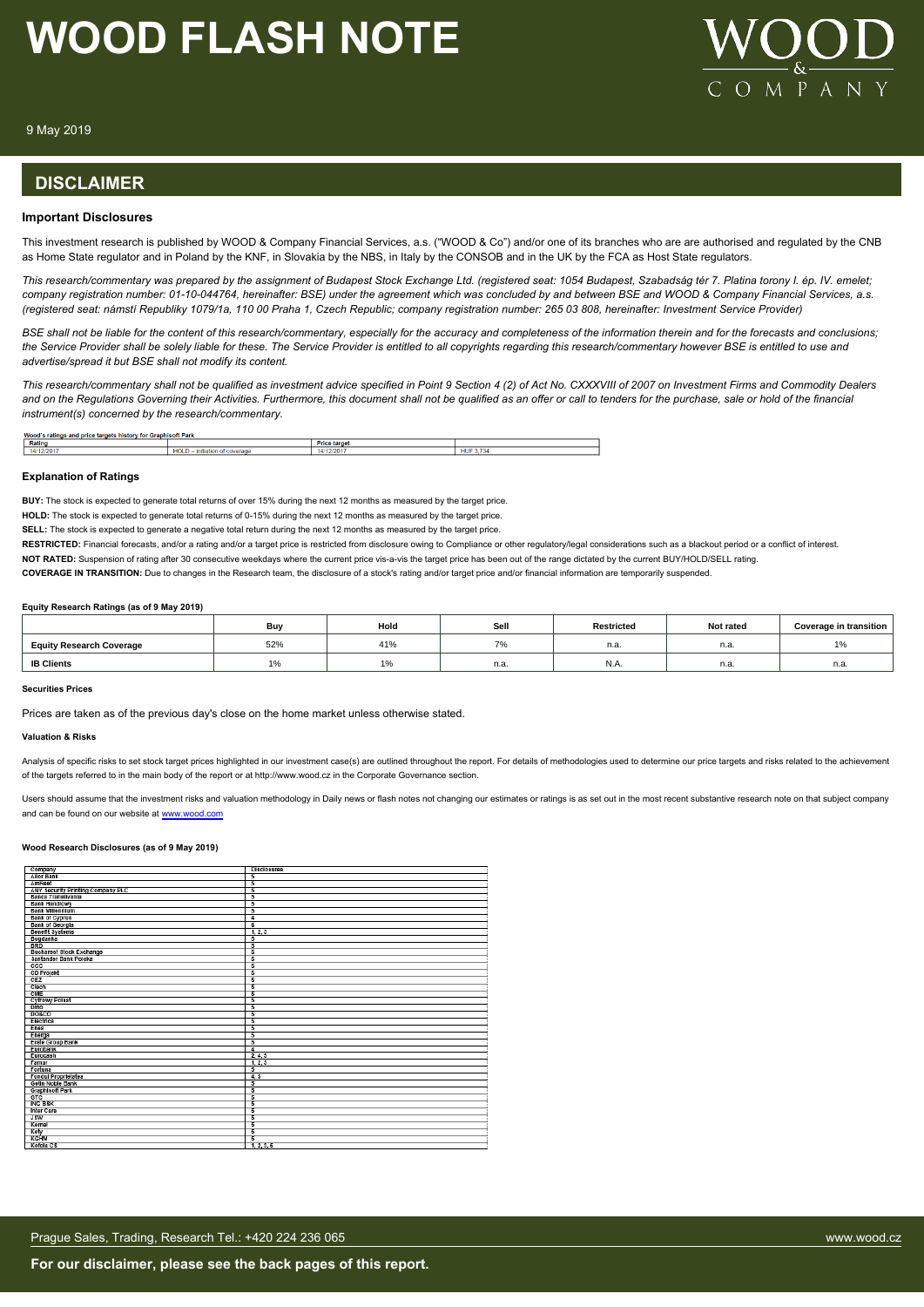

#### 9 May 2019

| Komercni                          | 4, 5           |
|-----------------------------------|----------------|
| Kruk                              | 5              |
| Lotos <sup>-</sup>                | 5              |
| LPP                               | 5              |
| mBank                             | $\overline{5}$ |
| MedLife                           | 2,4            |
| <b>MONETA Money Bank</b>          | 5              |
| <b>NLB Group</b>                  | 1, 2, 3        |
| O2 Czech Republic                 | 4, 5           |
| OMV Petrom                        | 5              |
| Orange PL                         | 5              |
| Рекао                             | 4, 5           |
| PGE                               | 5              |
| <b>PGNIG</b>                      | 5              |
| <b>Philip Morris CR</b>           | 5              |
| <b>PKN Orlen</b>                  | 5              |
| PKO BP                            | 4, 5           |
| PKP Cargo                         | 5              |
| PZU                               | 4, 5           |
| Romgaz                            | 5              |
| Santander Bank Polska             | 5              |
| <b>Slaullu Bankas</b>             | 4, 6           |
| $SIF-1$                           | 2,4            |
| Tauron                            | 5              |
| <b>TMK Artrom</b>                 | 1, 3           |
| Transelectrica                    | 5              |
| Transgaz<br>Warsaw Stock Exchange | 5              |
|                                   | 5              |

#### **Description**

- **1 The company currently is, or in the past 12 months was, a client of WOOD & Co or any of its affiliates for the provision of corporate finance/investment banking services.**
- **2 In the past 12 months, WOOD & Co or any of its affiliates have received compensation for corporate finance/investment banking services from the company.**
- **3 In the past 12 months, WOOD & Co or any of its affiliates have been lead manager or co-lead manager of a publicly disclosed offer of the company's financial instruments.**
- **4 In the past 12 months, WOOD & Co or any of its affiliates have acted as broker to the company**
- **5 WOOD & Co or any of its affiliates are market maker(s) or liquidity provider(s) in relation to financial instruments of the company.**
- **6 In the past 12 months, WOOD & Co or any of its affiliates have provided to the company any services set out in Sections A and B or Annex I to the Directive 2014/65/EU of the European Parliament and of the Council, other than services listed under points 1, 3, 4 or 5 above, or received compensation for such services from the company.**
- **7 The authoring analyst or any individual involved in the preparation of this investment research have purchased/received shares in the company prior to a public offering of those shares; and the price at which they were acquired along with the date of acquisition are disclosed above.**
- **8 The authoring analyst or any individual involved in the preparation of this investment research has a direct ownership position in securities issued by the company.**
- **9 A partner, director, officer, employee or agent of WOOD & Co and its affiliates, or a member of his/her household, is an officer, or director, or serves as an advisor or board member of the company. 10 WOOD & Co or its affiliates hold a net long or short position exceeding the threshold of 0,5% of the total issued share capital of the company, calculated in accordance with Artcle3 of Regulation (EU) No 236/2012 and with Chapters III and IV of Commission Delegated Regulation (EU) No 918/2012.**
- **11 The company owns more than 5% of the total issued share capital in WOOD & Co or any of its affiliates.**

The authoring analysts who are responsible for the preparation of this investment research have received (or will receive) compensation based upon (among other factors) the Corporate Finance/Investment Banking revenues and general profits of Wood & Co. However, such authoring analysts have not received, and will not receive, compensation that is directly based upon or linked to one or more specific Corporate Finance/Investment Banking activities, or to recommendations contained in the investment research.

Wood & Co and its affiliated companies may have a Corporate Finance/Investment Banking or other relationship with the company that is the subject of this investment research and may trade in any of the designated investments mentioned herein either for their own account or the accounts of their customers, in good faith or in the normal course of market making. Accordingly, Wood & Co or their affiliated companies, principals or employees (other than the authoring analyst(s) who prepared this investment research) may at any time have a long or short position in any such designated investments, Related designated investments or in options, futures or other derivative instruments based thereon.

Wood & Co manages conflicts of interest arising as a result of preparation and publication of research through its use of internal databases, notifications by the relevant employees and Chinese Walls as monitored by Compliance. For further details see our website at www.wood.com in the Section Corporate Governance or via the link http://www.wood.com/research.html

The information contained in this investment research has been compiled by Wood & Co from sources believed to be reliable, but (with the exception of the information about Wood & Co) no representation or warranty, express or implied, is made by Wood & Co, its affiliated companies or any other person as to its fairness, accuracy, completeness or correctness. Wood & Co has not independently verified the facts, assumptions, and estimates contained herein. All estimates, opinions and other information contained in this investment research constitute Wood & Co's judgement as of the date of this investment research, are subject to change without notice and are provided in good faith but without legal responsibility or liability.

Wood & Co salespeople, traders, and other professionals may provide oral or written market commentary or trading strategies to our clients and our proprietary trading desk that reflect opinions that are contrary to the opinions expressed in this investment research. Wood & Co's affiliates, proprietary trading desk, and investing businesses may make investment decisions that are inconsistent with the recommendations or views expressed in this investment research.

This investment research is provided for information purposes only and does not constitute an offer or solicitation to buy or sell any designated investments discussed herein in any jurisdiction where such offer or solicitation would be prohibited. As a result, the designated investments discussed in this investment research may not be eligible for sale in some jurisdictions. This investment research is not, and under no circumstances should be construed as, a solicitation to act as a securities broker or dealer in any jurisdiction by any person or company that is not legally permitted to carry on the business of a securities broker or dealer in that jurisdiction. This material is prepared for general circulation to clients and does not have regard to the investment objectives, financial situation or particular needs of any particular person. Investors should obtain advice based on their own individual circumstances before making an investment decision. To the fullest extent permitted by law, none of Wood & Co, its affiliated companies or any other person accepts any liability whatsoever for any direct or consequential loss arising from or in connection with the use of this material.

#### **For United Kingdom or European Residents:**

This investment research is for persons who are Eligible Counterparties or Professional Clients only and is exempt from the general restrictions in section 21 of the Financial Services and Markets Act 2000 (or any analogous legislation) on the communication of invitations or inducements to engage in investment activity on the grounds that it is being distributed in the United Kingdom only to persons of a kind described in Article 19(5) (Investment Professionals) and 49(2) (High Net Worth companies, unincorporated associations etc) of the Financial Services and Markets Act 2000 (Financial Promotion) Order 2005 (as amended). It is not intended to be distributed or passed on, directly or indirectly, to any other class of persons. This material is not for distribution in the United Kingdom or Europe to retail clients, as defined under the rules of the Financial Conduct Authority.

#### **For United States Residents:**

This investment research distributed in the United States by WOOD&Co, and in certain instances by Brasil Plural Securities LLC ('Brasil Plural'), a U.S registered broker dealer, only to "major U.S. institutional investors", as defined under Rule 15a-6 promulgated under the US Securities Exchange Act of 1934, as amended, and as interpreted by the staff of the US Securities and Exchange Commission. This investment research is not intended for use by any person or entity that is not a major U.S institutional investor. If you have received a copy of this research and are not a major U.S institutional investor, you are instructed not to read, rely on or reproduce the contents hereof, and to destroy this research or return it to WOOD&Co or to Brasil Plural. Analyst(s) preparing this report are employees of WOOD&Co who are resident outside the United States and are not associated persons or employees of any US registered broker-dealer. Therefore the analyst(s) are not be subject to Rule 2711 of the Financial Industry Regulatory Authority (FINRA) or to Regulation AC adopted by the U.S Securities and Exchange Commission (SEC) which among other things, restrict communications with a subject company, public appearances and personal trading in securities by a research analyst. Any major U.S Institutional investor wishing to effect transactions in any securities referred to herein or options thereon should do so by contacting a representative of Brasil Plural Securities LLC. Brasil Plural is a broker-dealer registered with the SEC and a member of FINRA and the Securities Investor Protection Corporation. Its address is 545 Madison Avenue, 8th Floor, New York, NY 10022 and its telephone number is 212-388-5613. WOOD&Co is not affiliated with Brasil Plural Securities LLC or any other U.S registered broker-dealer.